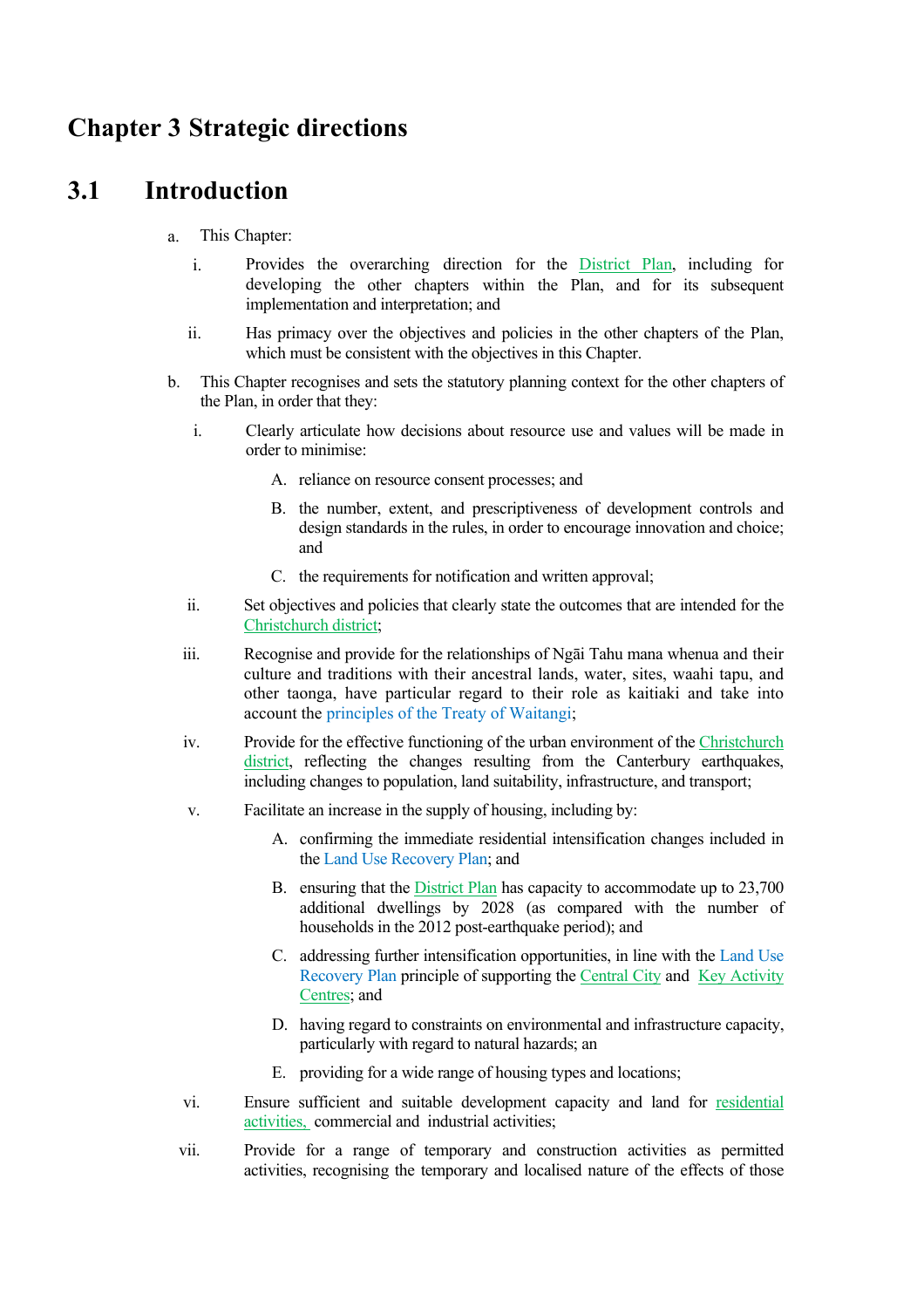activities;

- viii. Provide, as appropriate, for transitional provisions for the future of temporary activities established under the Canterbury Earthquake (Resource Management Act Permitted Activities) Order 2011 after that order expires;
- ix. Set a clear direction on the use and development of land for the purpose of avoiding or mitigating natural hazards; and
- x. Use clear, concise language so that the Plan is easy to understand and use.
- c. The Council must commence a review of the provisions of an operative district plan within 10 years of the provisions having last been reviewed or changed, meaning that this Plan is likely to have a life of not less than 10 years. Whilst certain parts of the district's built environment will have been re-established and aspects of peoples' lives will have returned to normal within that timeframe, the district as a whole will still be in a state of recovery. In this Plan, therefore, the term "recovery" is intended to span the entire ten year timeframe, and in so doing facilitate the return to normality as quickly as possible, while also creating a strong platform for the longer term future of the district.
- d. Focussing as it does on Strategic Directions, this Chapter provides a series of highlevel objectives for the district, and leaves the articulation of activity-specific and location-specific objectives and policies to the subsequent chapters of the Plan. However, the objectives and policies in the other chapters of the Plan must be consistent with the objectives in this Chapter.
- e. Within this Chapter, Objectives 3.3.1 and 3.3.2 have primacy, meaning that the remaining objectives must be expressed and achieved in a manner consistent with Objectives 3.3.1 and 3.3.2. The other objectives in this Chapter are to be read as a whole and no statutory hierarchy applies.
- f. In all other Chapters of the Plan, the objectives and policies must be expressed and achieved in a manner consistent with the objectives in this Chapter.

# **3.2 Context**

#### **3.2.1 Impact of the Canterbury earthquakes**

- a. The earthquakes of 2010 and 2011 devastated Christchurch, resulting in the death of 185 people, many serious injuries and widespread damage to, and destruction of, thousands of homes and businesses, including most of the Central City, and much of the city's infrastructure.
- b. Christchurch people were significantly affected by the earthquakes. The pattern of damage was uneven, with some areas, such as the Central City and the east, devastated. A substantial number of people have lived, and continue to live, in substandard accommodation for extended periods.
- c. Population levels fluctuated there was an initial net loss of people from the city, followed by net population growth as the city's rebuild got underway. Households, particularly in the Central City and the east, relocated to the north and west of the city and to Waimakariri and Selwyn Districts. Many people had to leave their established communities. In some cases, people had to live further from their jobs or attempt to find new employment. The composition of communities changed. Many households,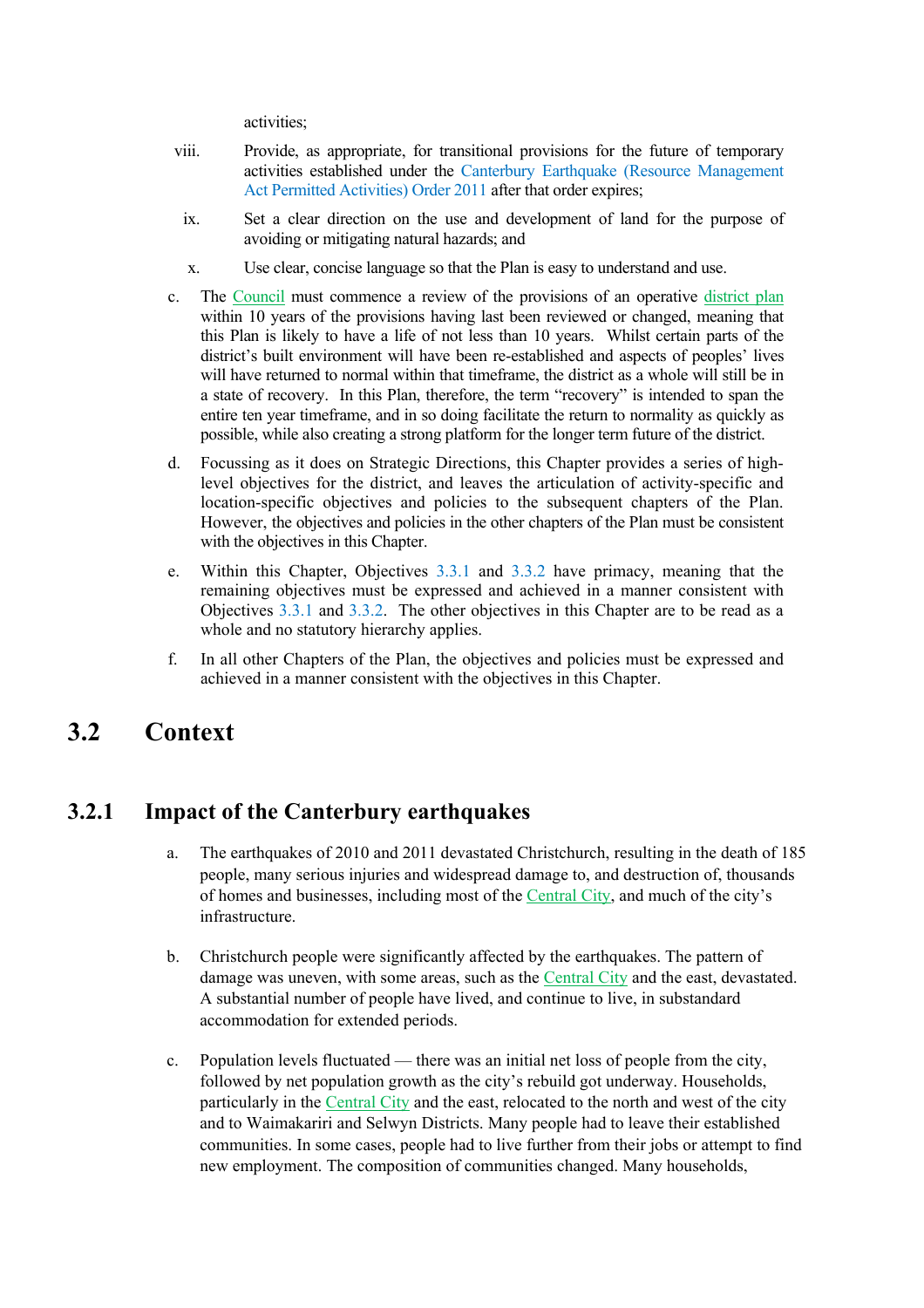particularly those with children, moved out of Christchurch. There was also an influx of new people to the city to assist with the rebuild.

- d. More than 7,000 of the most significantly affected residential properties were purchased by the Government and the housing removed. The total number of badly damaged homes in Christchurch was considerably higher, with an estimated 10,000-15,000 houses rendered uninhabitable. Social and affordable housing were disproportionately represented in the housing stock lost. As a consequence, the housing shortfall needs to be replaced as a matter of urgency, in addition to providing for ongoing growth and changes in housing demand.
- e. The earthquakes also had a disastrous impact on commercial and industrial activity, interrupting the operation of many businesses and forcing others to relocate temporarily or permanently, or close. Over 50,000 workers were displaced from the Central City. There was a redistribution of business activity, particularly from the eastern and central city, to the north and west. Travel patterns for both people and freight changed substantially.
- f. There was considerable damage to public infrastructure, including roads, bridges and underground services. Many of the district's community facilities were lost or damaged. The district lost many of its heritage features, and considerable damage was caused to natural and cultural values, particularly associated with waterways.

#### **3.2.2 A city in transition**

- a. The earthquake rebuild is estimated as a \$40 billion investment in greater Christchurch, on top of business-as-usual development activity. This includes a \$4 billion cost to repair infrastructure, and the repair or replacement of more than 130,000 residential properties.
- b. The effects of the earthquakes will be felt for many years and the shape of urban Christchurch will continue to change during the recovery period, particularly over the next 10 to 15 years. Further movement of people and households is likely as homes are repaired, new development is undertaken, and demographic changes occur as Christchurch evolves. As the rebuild proceeds, many businesses will need to relocate again and many are likely to move into the Central City as it recovers as the city's thriving heart.
- c. The tourism sector remains seriously affected. Many businesses and community organisations continue to operate from temporary premises.
- d. The District Plan must respond to the evolving needs of the community to enable rebuilding, recovery and future growth. Considering the scale of damage and rebuild, decisions made through the District Plan will have a significant, long-term influence on the city, its urban form and how the city functions. It will also influence how the city addresses the risks from future earthquakes and other natural hazards.
- e. There is an unprecedented opportunity for this District Plan to expedite the efficient recovery and future for Christchurch as a dynamic and internationally competitive city, which meets the community's immediate and longer-term needs.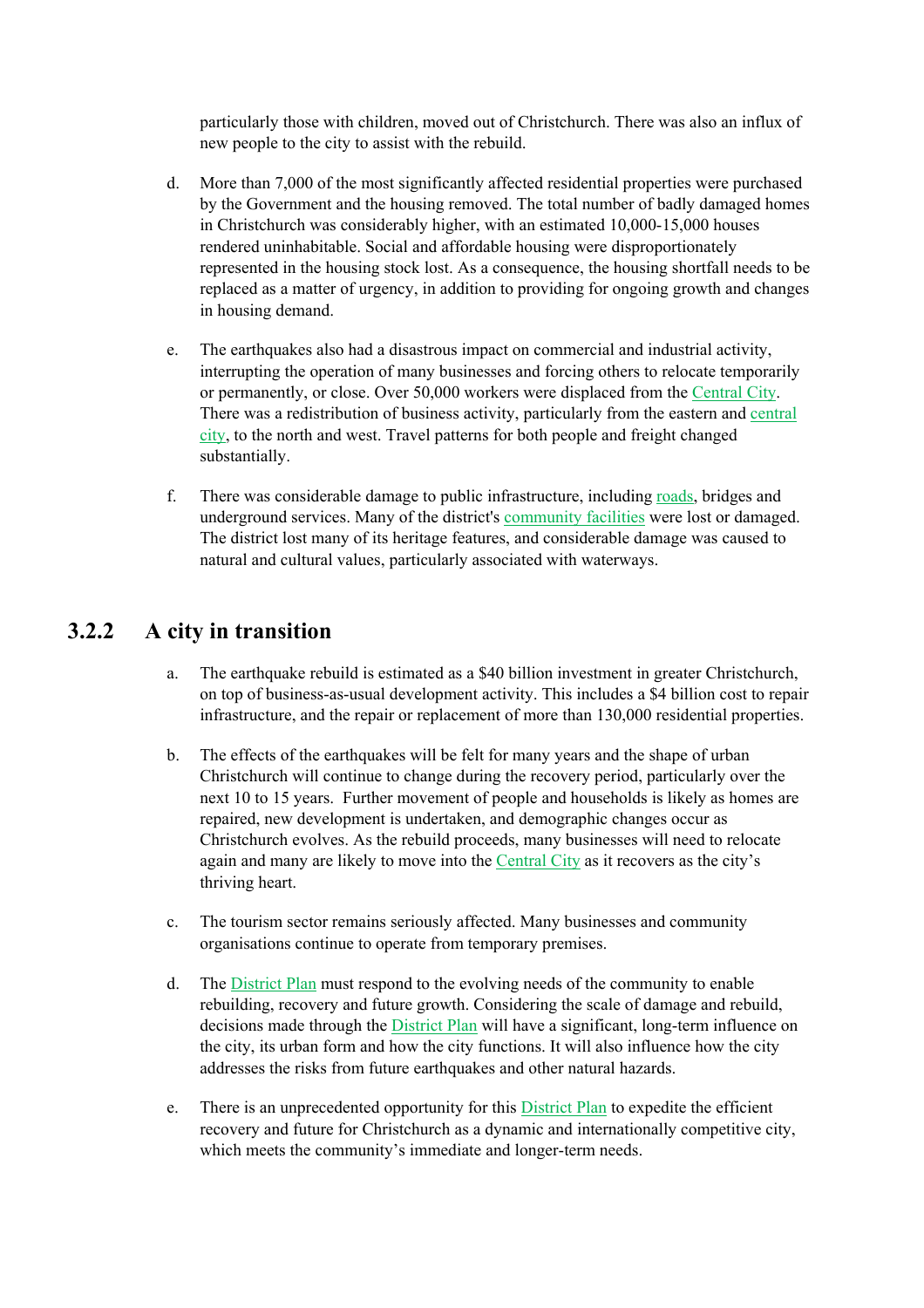# **3.2.3 Ngāi Tahu mana whenua**

- a. Prior to European settlement of Nga Pakihi Whakatekateka o Waitaha (Canterbury Plains) and Te Pataka o Rakaihautu (Banks Peninsula), Ngāi Tahu maintained numerous permanent and temporary settlements among, and gathered resources from, the network of springs, waterways, swamps, coastline, grasslands and lowland podocarp forests in the area. These associations remain important to Ngāi Tahu and are key to its ongoing cultural identity and wellbeing.
- b. Following the signing of the Treaty of Waitangi, the Crown purchased traditional Ngāi Tahu lands through a series of deeds, including Kemp's Deed under which the largest land sale, the 1848 Canterbury Purchase, took place. One of the conditions of sale was that Ngāi Tahu communities would continue to have adequate areas of land to occupy on a permanent and seasonal basis to provide for their present and ongoing needs, including access to the natural resources they had hunted and gathered for generations.
- c. While certain areas were gazetted as Māori reserves, many of the Crown's guarantees were not upheld. As a result, Ngāi Tahu whānui have become alienated from the land that should have been set aside for them to live on. The Ngāi Tahu Claims Settlement Act 1998 records the Crown's apology to Ngāi Tahu and gives effect to the settlement of Ngāi Tahu's claims.
- d. As described in Chapter 1, six papatipu Rūnanga are the organisations which represent mana whenua within Christchurch District - Ngāi Tūāhuriri Rūnanga, Te Hapū o Ngāti Wheke Rūnanga (Rāpaki), Te Rūnanga o Koukourārata, Ōnuku Rūnanga, Wairewa Rūnanga, and Te Taumutu Rūnanga.
- e. Ngāi Tahu mana whenua's role as kaitiaki (guardian) is fundamental to their relationship with the environment. This is readily understood in relation to the protection of natural resources, such as water and biodiversity, and access to and protection of sites and areas of historic and cultural significance. Ngāi Tahu mana whenua's interests in the rebuild and future development of Ōtautahi and its surroundings are much broader. They encompass a significant role and interest in the rebuilding and ongoing development of the city and the ability of Ngāi Tahu mana whenua to provide for their economic and social wellbeing through access to affordable housing, appropriate education activities and community facilities, and economic opportunities.
- f. Ngāi Tahu mana whenua see an unprecedented opportunity to rediscover and incorporate Ngāi Tahu heritage alongside that of colonial Christchurch in the rebuild and future development of Ōtautahi and its surroundings, as well as to enhance the social, economic, cultural and environmental wellbeing of greater Christchurch.

# **3.2.4 Longer-term population change**

a. Whilst there is uncertainty about the rate of recovery and growth, on current projections Christchurch will need to accommodate and provide services for a population that is still expected to grow by approximately 130,000 people by 2041. The demographic composition of the district is also projected to change significantly during the next 30 years. Like the rest of New Zealand, the district's population is ageing. The proportion of those aged 65 years and over will increase, nearly doubling in number by 2031.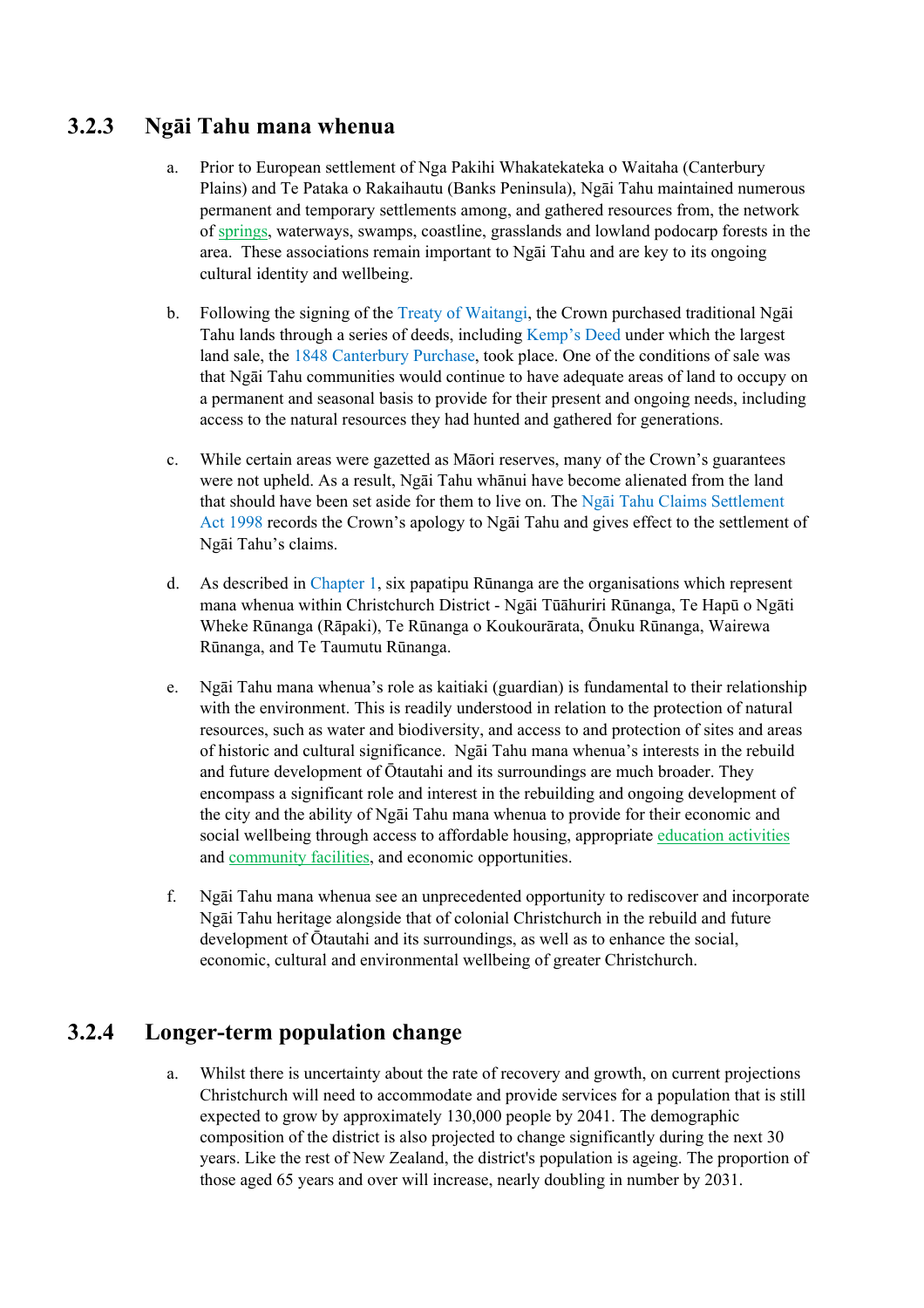- b. Population growth, ageing and increasing cultural diversity will result in demands for additional housing (with a range of housing types and locations), commercial facilities and services, and infrastructure (such as transport), as well as changing the demand for community services and their delivery (for example, recreation activities).
- c. The policy decisions already made and to be made over the next few years by central and local government (including through this District Plan), together with decisions by all other participants in the recovery, will influence the city's population growth, and its demographic and socio-economic composition.

#### **3.2.5 Supporting recovery and the city's future**

a. It is critical to ensure that the recovery of Christchurch is expedited. The District Plan plays an important role by providing certainty about where and how development will occur, and making integrated provision for the community's immediate and longer term needs for housing, business, infrastructure and community facilities. It is essential that the District Plan clearly and actively supports the rebuilding of Christchurch and its social, economic, cultural and environmental recovery, at the same time as providing for the long-term sustainability of the city and the wellbeing of its residents.

# **3.3 Objectives**

#### **Interpretation**

- a. For the purposes of preparing, changing, interpreting and implementing this District Plan:
	- i. All other objectives within this Chapter are to be expressed and achieved in a manner consistent with Objectives 3.3.1 and 3.3.2; and
	- ii. The objectives and policies in all other Chapters of the District Plan are to be expressed and achieved in a manner consistent with the objectives in this Chapter.

#### **3.3.1 Objective — Enabling recovery and facilitating the future enhancement of the district**

- a. The expedited recovery and future enhancement of Christchurch as a dynamic, prosperous and internationally competitive city, in a manner that:
	- i. Meets the community's immediate and longer term needs for housing, economic development, community facilities, infrastructure, transport, and social and cultural wellbeing; and
	- ii. Fosters investment certainty; and
	- iii. Sustains the important qualities and values of the natural environment.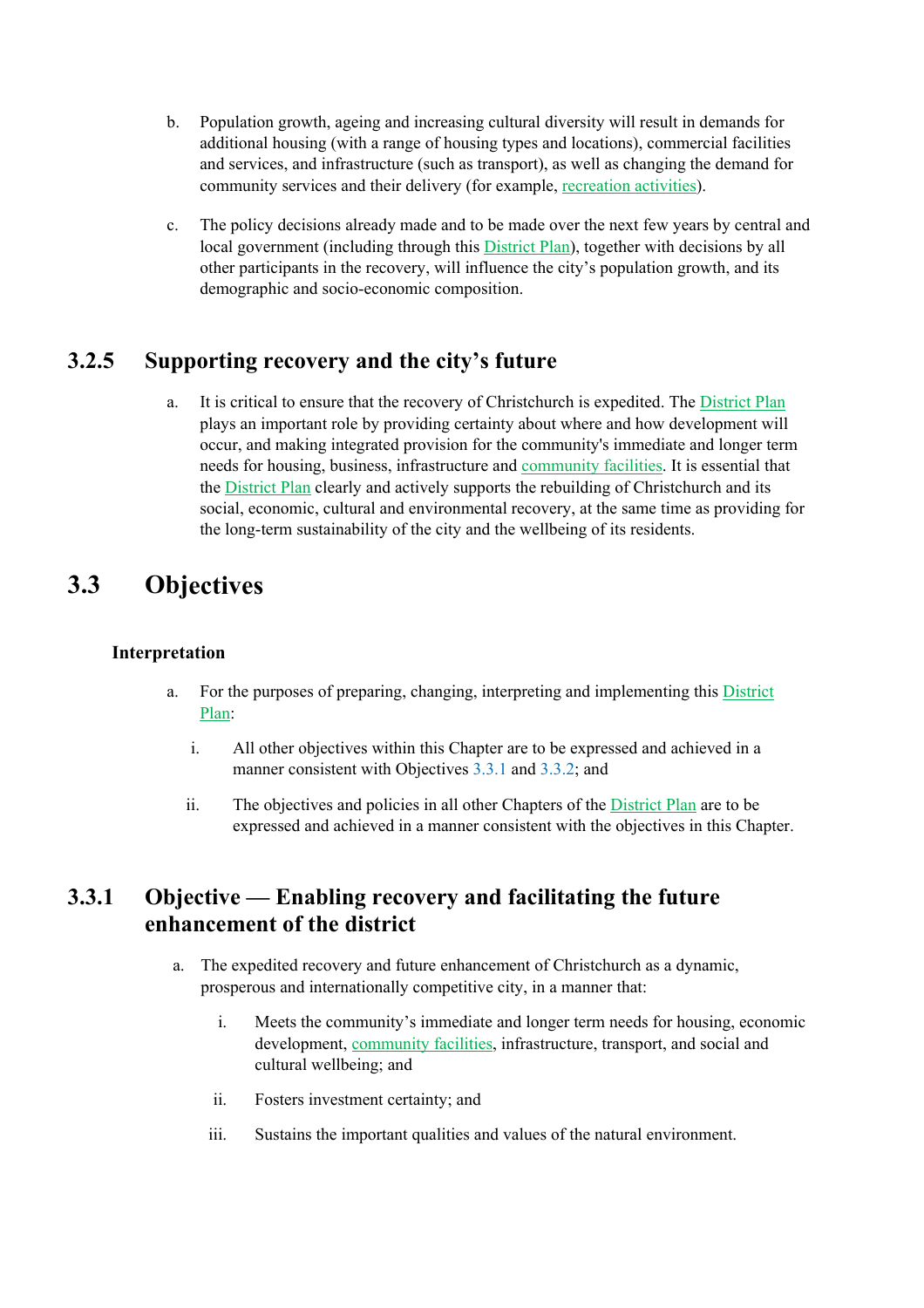#### **3.3.2 Objective — Clarity of language and efficiency**

- a. The District Plan, through its preparation, change, interpretation and implementation:
	- i. Minimises:
	- A. transaction costs and reliance on resource consent processes; and
	- B. the number, extent, and prescriptiveness of development controls and design standards in the rules, in order to encourage innovation and choice; and
	- C. the requirements for notification and written approval; and
	- ii. Sets objectives and policies that clearly state the outcomes intended; and
	- iii. Uses clear, concise language so that the District Plan is easy to understand and use.

#### **3.3.3 Objective — Ngāi Tahu mana whenua**

- a. A strong and enduring relationship between the Council and Ngāi Tahu mana whenua in the recovery and future development of Ōtautahi (Christchurch City) and the greater Christchurch district, so that:
	- i. Ngāi Tahu mana whenua are able to actively participate in decision-making; and
	- ii. Ngāi Tahu mana whenua's aspirations to actively participate in the revitalisation of Ōtautahi are recognised; and
	- iii. Ngāi Tahu mana whenua's culture and identity are incorporated into, and reflected in, the recovery and development of Ōtautahi; and
	- iv. Ngāi Tahu mana whenua's historic and contemporary connections, and cultural and spiritual values, associated with the land, water and other taonga of the district are recognised and provided for; and
	- v. Ngāi Tahu mana whenua can retain, and where appropriate enhance, access to sites of cultural significance.
	- vi. Ngāi Tahu mana whenua are able to exercise kaitiakitanga.

#### **3.3.4 Objective — Housing capacity and choice**

- a. For the period 2012 to 2028, an additional 23,700 dwellings are enabled through a combination of residential intensification, brownfield and greenfield development; and
- b. There is a range of housing opportunities available to meet the diverse and changing population and housing needs of Christchurch residents, including:
	- i. a choice in housing types, densities and locations; and
	- ii. affordable, community and social housing and papakāinga.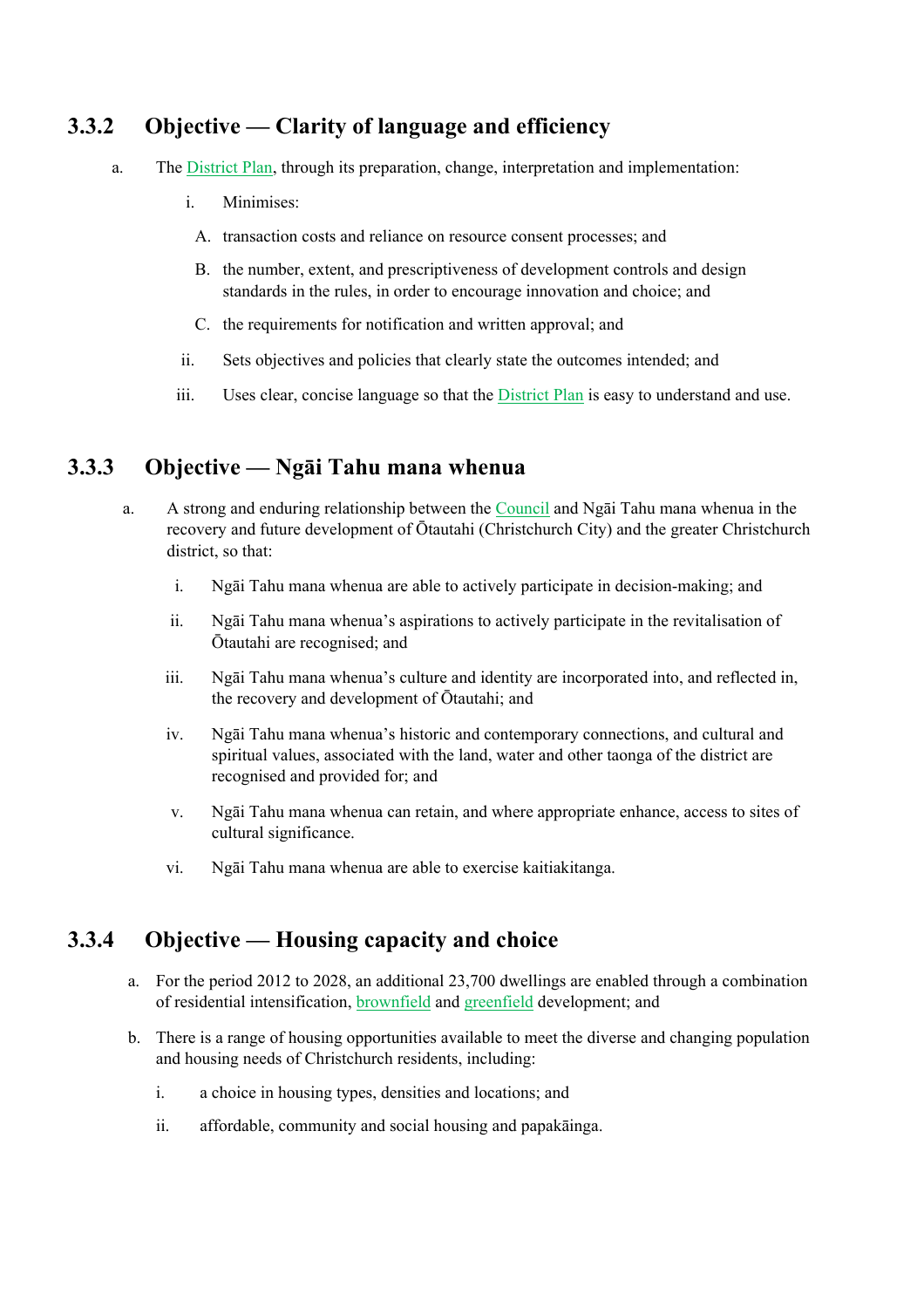# **3.3.5 Objective — Business and economic prosperity**

a. The critical importance of business and economic prosperity to Christchurch's recovery and to community wellbeing and resilience is recognised and a range of opportunities provided for business activities to establish and prosper.

# **3.3.6 Objective — Natural hazards**

- a. New subdivision, use and development (other than new critical infrastructure or strategic infrastructure to which paragraph b. applies):
	- i. is to be avoided in areas where the risks from natural hazards to people, property and infrastructure are assessed as being unacceptable; and
	- ii. in all other areas, is undertaken in a manner that ensures the risks of natural hazards to people, property and infrastructure are appropriately mitigated.
- b. New critical infrastructure or strategic infrastructure may be located in areas where the risks of natural hazards to people, property and infrastructure are otherwise assessed as being unacceptable, but only where:
	- i. there is no reasonable alternative; and
	- ii. the strategic infrastructure or critical infrastructure has been designed to maintain, as far as practicable, its integrity and form during natural hazard events; and
	- iii. the natural hazard risks to people, property and infrastructure are appropriately mitigated.
- c. There is increased public awareness of the range and scale of natural hazard events that can affect Christchurch District.
- d. The repair of earthquake damaged land is facilitated as part of the recovery.

# **3.3.7 Objective — Urban growth, form and design**

- a. A well-integrated pattern of development and infrastructure, a consolidated urban form, and a high quality urban environment that:
	- i. Is attractive to residents, business and visitors; and
	- ii. Has its areas of special character and amenity value identified and their specifically recognised values appropriately managed; and
	- iii. Provides for urban activities only:
		- A. within the existing urban areas; and
		- B. on greenfield land on the periphery of Christchurch's urban area identified in accordance with the Greenfield Priority Areas in the Canterbury Regional Policy Statement Chapter 6, Map A; and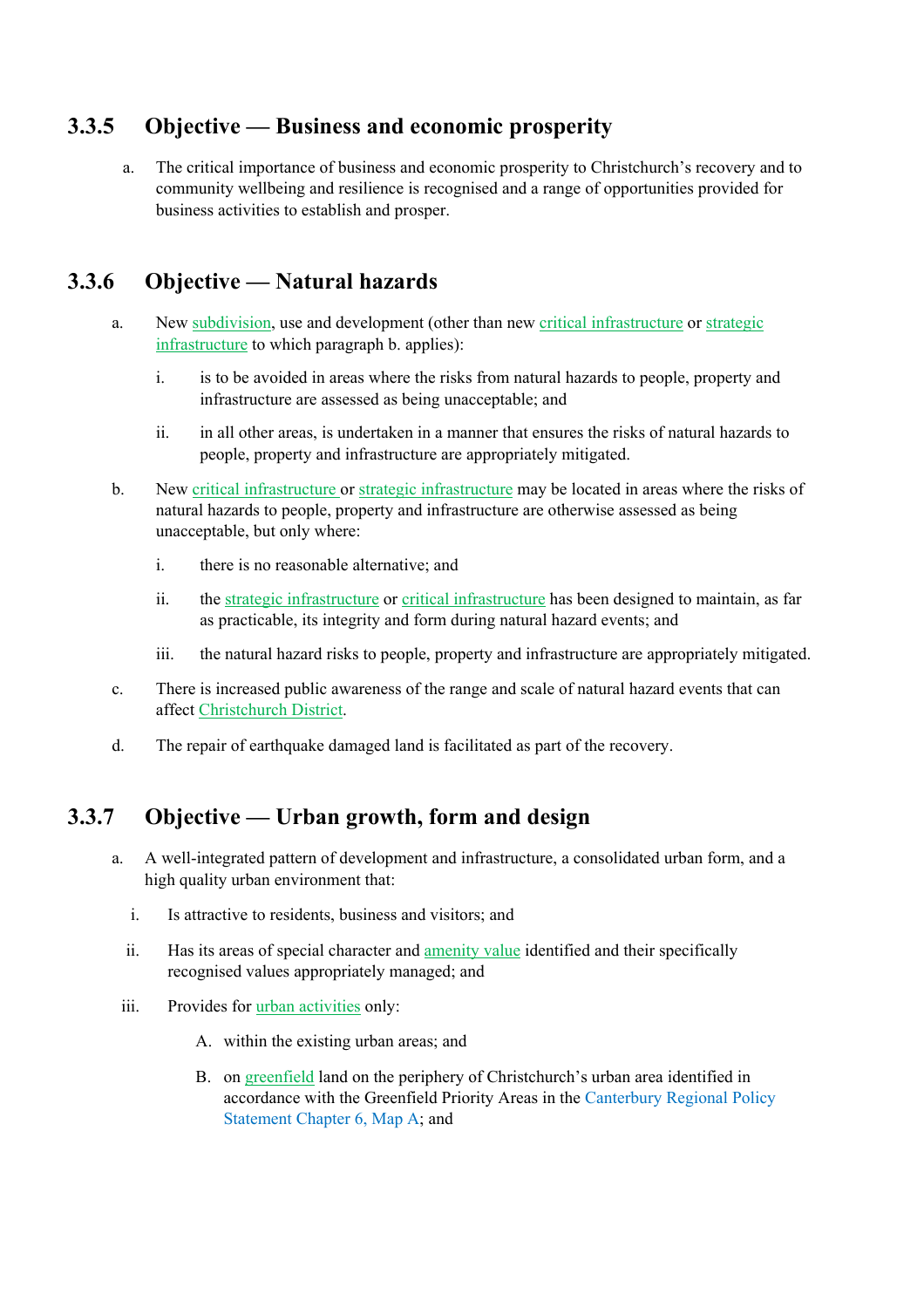- iv. Increases the housing development opportunities in the urban area to meet the intensification targets specified in the Canterbury Regional Policy Statement, Chapter 6, Objective 6.2.2 (1); particularly:
	- A. in and around the Central City, Key Activity Centres (as identified in the Canterbury Regional Policy Statement), larger neighbourhood centres, and nodes of core public transport routes; and
	- B. in those parts of Residential Greenfield Priority Areas identified in Canterbury Regional Policy Statement Chapter 6, Map A; and
	- C. in suitable brownfield areas; and
- v. Maintains and enhances the Central City, Key Activity Centres and Neighbourhood Centres as community focal points; and
- vi. Identifies opportunities for, and supports, the redevelopment of brownfield sites for residential, business or mixed use activities; and
- vii. Promotes the re-use and re-development of buildings and land; and
- viii. Improves overall accessibility and connectivity for people, transport (including opportunities for walking, cycling and public transport) and services; and
	- ix. Promotes the safe, efficient and effective provision and use of infrastructure, including the optimisation of the use of existing infrastructure; and
	- x. Co-ordinates the nature, timing and sequencing of new development with the funding, implementation and operation of necessary transport and other infrastructure.

# **3.3.8 Objective — Revitalising the Central City**

- a. The Central City is revitalised as the primary community focal point for the people of Christchurch; and
- b. The amenity values, function and economic, social and cultural viability of the Central City are enhanced through private and public sector investment, and
- c. A range of housing opportunities are enabled to support at least 5,000 additional households in the Central City between 2012 and 2028**.**
- d. The Central City has a unique identity and sense of place, incorporating the following elements, which can contribute to a high amenity urban environment for residents, visitors and workers to enjoy:
	- i. a green edge and gateway to the City defined by the Frame and Hagley Park;
	- ii. a variety of public spaces including the Avon river, squares and precincts and civic facilities<sup>.</sup>
	- iii. built form and historic heritage that reflects the identity and values of Ngai Tahu, and the City's history as a European settlement; including cathedrals and associated buildings at 100 Cathedral Square and 136 Barbadoes Street;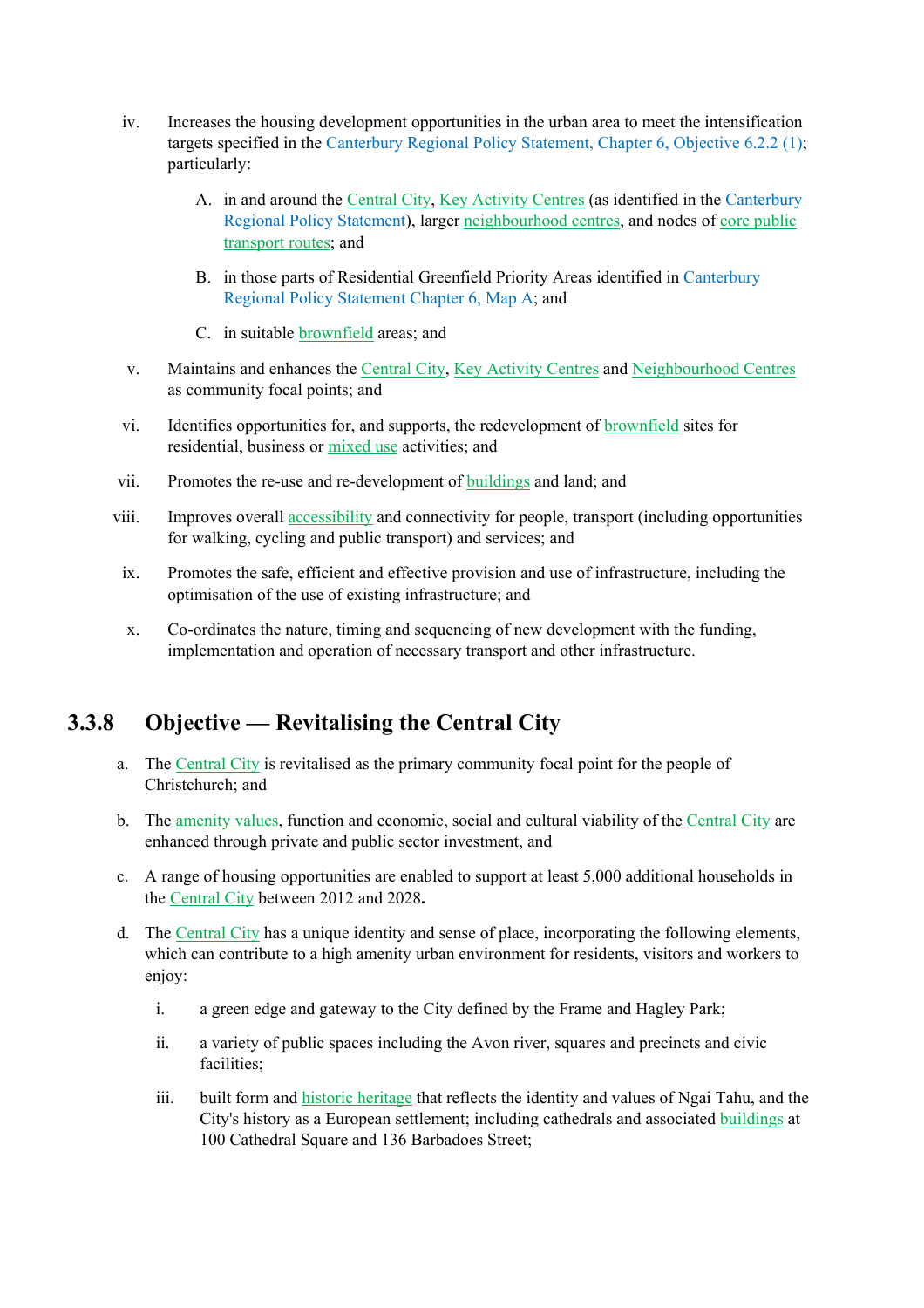- iv. a wide diversity and concentration of activities that enhance its role as the primary focus of the City and region; and
- v. a range of options for movement within and to destinations outside the Central City that are safe, flexible, and resilient and which supports the increased use of public transport, walking and cycling.

# **3.3.9 Objective — Natural and cultural environment**

- a. A natural and cultural environment where:
	- i. People have access to a high quality network of public open space and recreation opportunities, including areas of natural character and natural landscape; and
	- ii. Important natural resources are identified and their specifically recognised values are appropriately managed, including:
		- A. outstanding natural features and landscapes, including the Waimakariri River, Lake Ellesmere/Te Waihora, and parts of the Port Hills/Nga Kohatu Whakarakaraka o Tamatea Pokai Whenua and Banks Peninsula/Te Pātaka o Rakaihautu; and
		- B. the natural character of the coastal environment, wetlands, lakes and rivers, springs/puna, lagoons/hapua and their margins; and
		- C. indigenous ecosystems, particularly those supporting significant indigenous vegetation and significant habitats supporting indigenous fauna, and/or supporting Ngāi Tahu mana whenua cultural and spiritual values; and
		- D. the mauri and life-supporting capacity of ecosystems and resources; and
	- iii. Objects, structures, places, water/wai, landscapes and areas that are historically important, or of cultural or spiritual importance to Ngāi Tahu mana whenua, are identified and appropriately managed.

# **3.3.10 Objective — Commercial and industrial activities**

- a. The recovery and stimulation of commercial and industrial activities in a way that expedites recovery and long-term economic and employment growth through:
	- i. Enabling rebuilding of existing business areas, revitalising of centres, and provision in greenfield areas; and
	- ii. Ensuring sufficient and suitable land development capacity.

#### **3.3.11 Objective — Community facilities and education activities**

a. The expedited recovery and establishment of community facilities and education activities in existing and planned urban areas to meet the needs of the community; and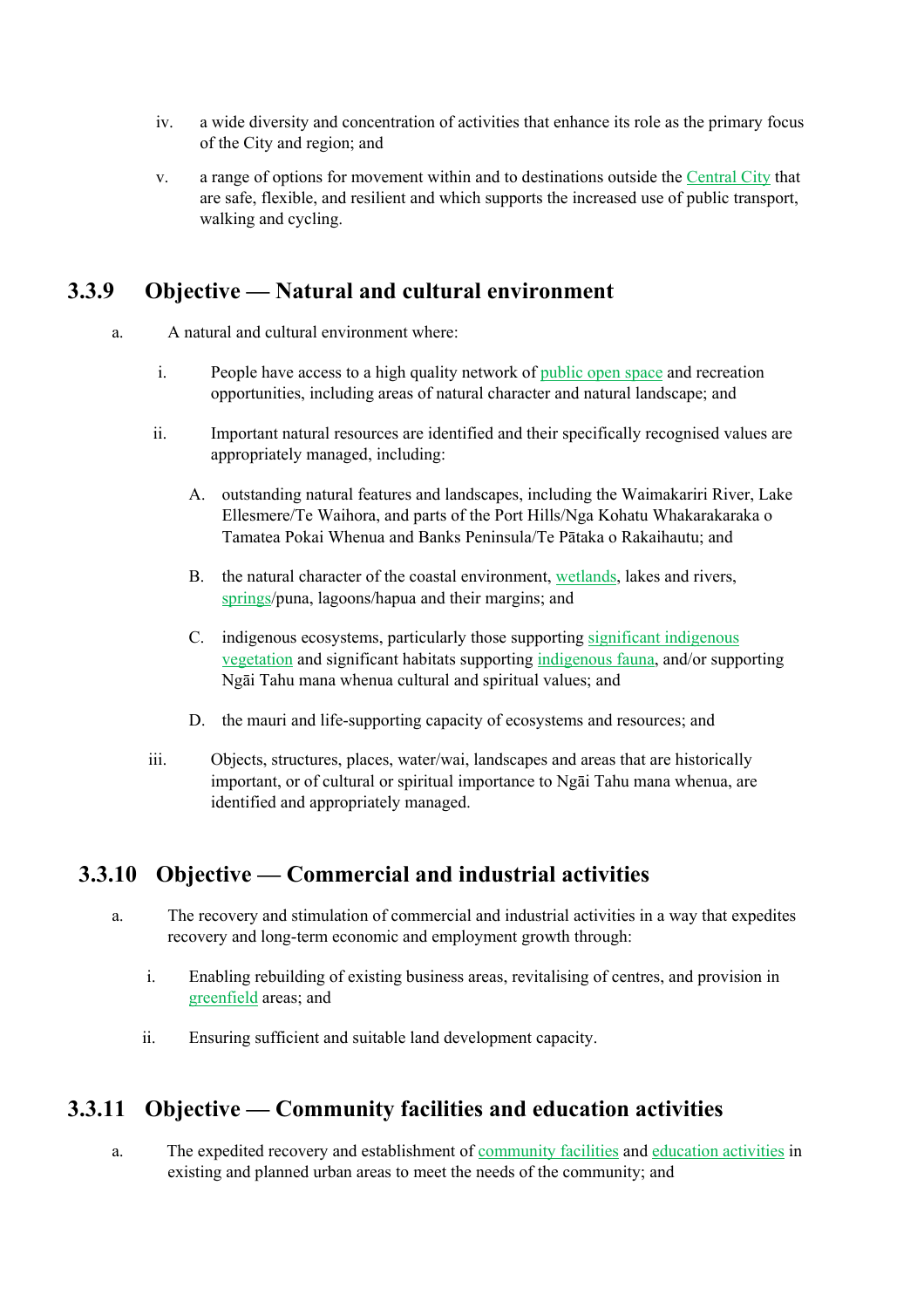b. The co-location and shared use of facilities between different groups is encouraged.

#### **3.3.12 Objective — Infrastructure**

- a. The social, economic, environmental and cultural benefits of infrastructure, including strategic infrastructure, are recognised and provided for, and its safe, efficient and effective development, upgrade, maintenance and operation is enabled; and
- b. Strategic infrastructure, including its role and function, is protected from incompatible development and activities by avoiding adverse effects from them, including reverse sensitivity effects. This includes:
	- i. avoiding noise sensitive activities within the Lyttelton Port Influences Overlay area; and
	- ii. managing activities to avoid adverse effects on the National Grid, including by identifying a buffer corridor within which buildings, excavations and sensitive activities will generally not be provided for; and
	- iii. avoiding new noise sensitive activities within the 50dB Ldn Air Noise Contour and the 50dB Ldn Engine Testing Contour for Christchurch International Airport, except:
		- A. within an existing residentially zoned urban area; or
		- B. within a Residential Greenfield Priority Area identified in the Canterbury Regional Policy Statement Chapter 6, Map A; or
		- C. for permitted activities within the Specific Purpose (Golf Resort) Zone of the District Plan, or activities authorised by a resource consent granted on or before 6 December 2013; and
	- iv. managing the risk of birdstrike to aircraft using Christchurch International Airport; and
	- v. managing activities to avoid adverse effects on the identified 66kV and 33kV electricity distribution lines and the Heathcote to Lyttelton 11kV electricity distribution line, including by identifying a buffer corridor within which buildings, excavations and sensitive activities will generally not be provided for; and
- c. The adverse effects of infrastructure on the surrounding environment are managed, having regard to the economic benefits and technical and operational needs of infrastructure.

#### **3.3.13 Objective — Emergency services and public safety**

a. Recovery of, and provision for, comprehensive emergency services throughout the city, including for their necessary access to properties and the water required for firefighting.

# **3.3.14 Objective — Incompatible activities**

- a. The location of activities is controlled, primarily by zoning, to minimise conflicts between incompatible activities; and
- b. Conflicts between incompatible activities are avoided where there may be significant adverse effects on the health, safety and amenity of people and communities.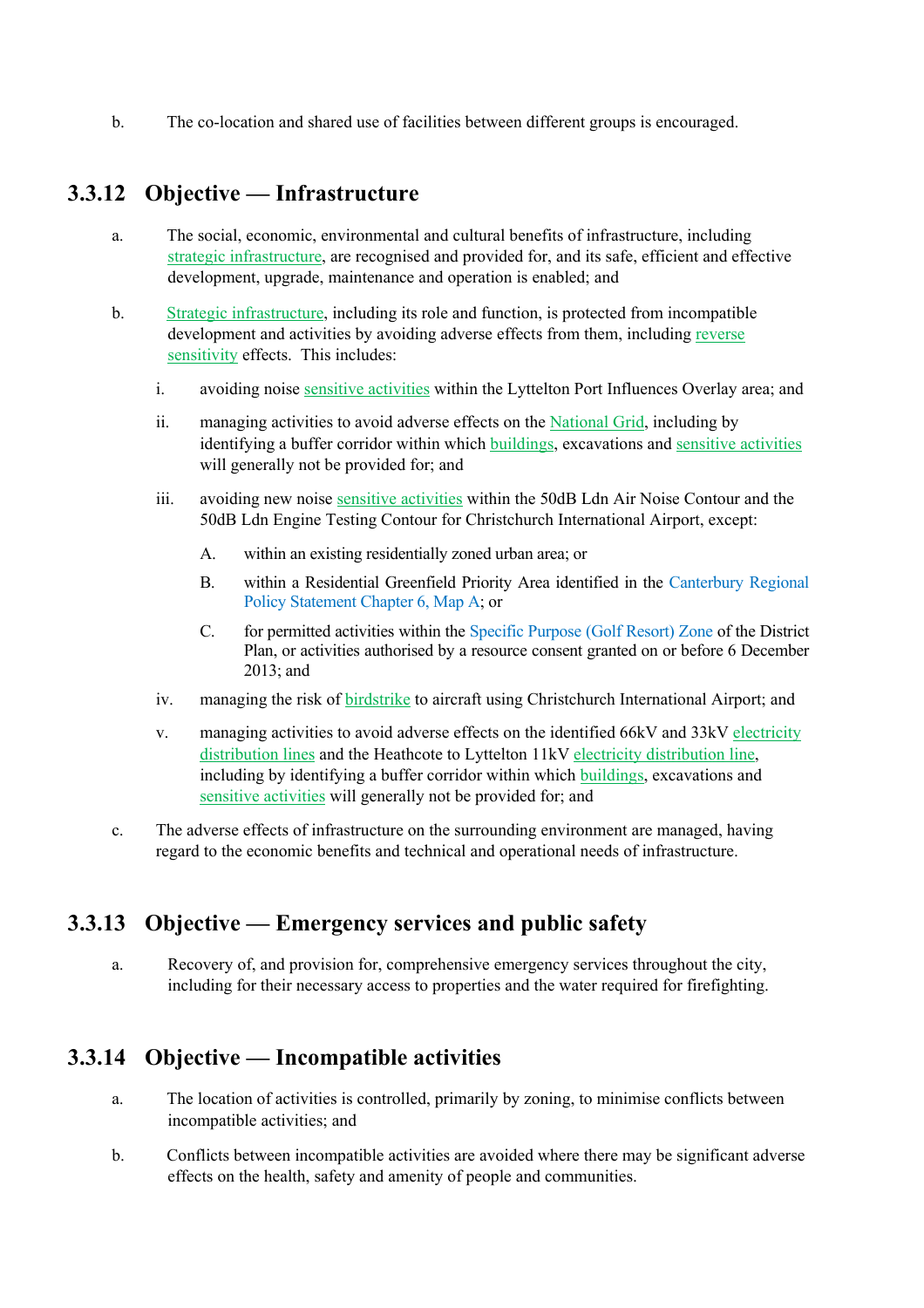#### **3.3.15 Objective — Temporary recovery activities**

- a. Temporary construction and related activities (including infrastructure recovery), and temporarily displaced activities, as a consequence of the Canterbury earthquakes are enabled by:
	- i. Permitting a range of temporary construction and related activities and housing, accommodation, business, services and community facilities, recognising the temporary and localised nature of such activities, and the need to manage any significant adverse effects; and
	- ii. Providing an additional transitional period for consideration of temporary construction and related activities and temporarily displaced activities, taking into account:
		- A. the need for the activity to remain for a longer period; and
		- B. the effects on the surrounding community and environment; and
		- C. any implications for the recovery of those areas of the district where the activity is anticipated to be located; and
	- iii. Accommodating the adverse effects associated with the recovery of transport and infrastructure networks recognising:
		- A. the temporary and localised nature of the effects of these activities; and
		- B. the long-term benefits to community wellbeing; and
		- C. the need to manage and reduce adverse effects; and
	- iv. Recognising the importance of aggregate extraction, associated processing (including concrete manufacturing) and transportation of extracted and processed product to support recovery.

#### **3.3.16 Objective — A productive and diverse rural environment**

- a. A range of opportunities is enabled in the rural environment, primarily for rural productive activities, and also for other activities which use the rural resource efficiently and contribute positively to the economy.
- b. The contribution of rural land to maintaining the values of the natural and cultural environment, including Ngāi Tahu values, is recognised.

# **3.3.17 Objective — Wai (Water) features and values, and Te Tai o Mahaanui**

a. The critical importance of wai (water) to life in the District, including surface freshwater, groundwater, and Te Tai o Mahaanuui (water in the coastal environment) is recognised and provided for by: